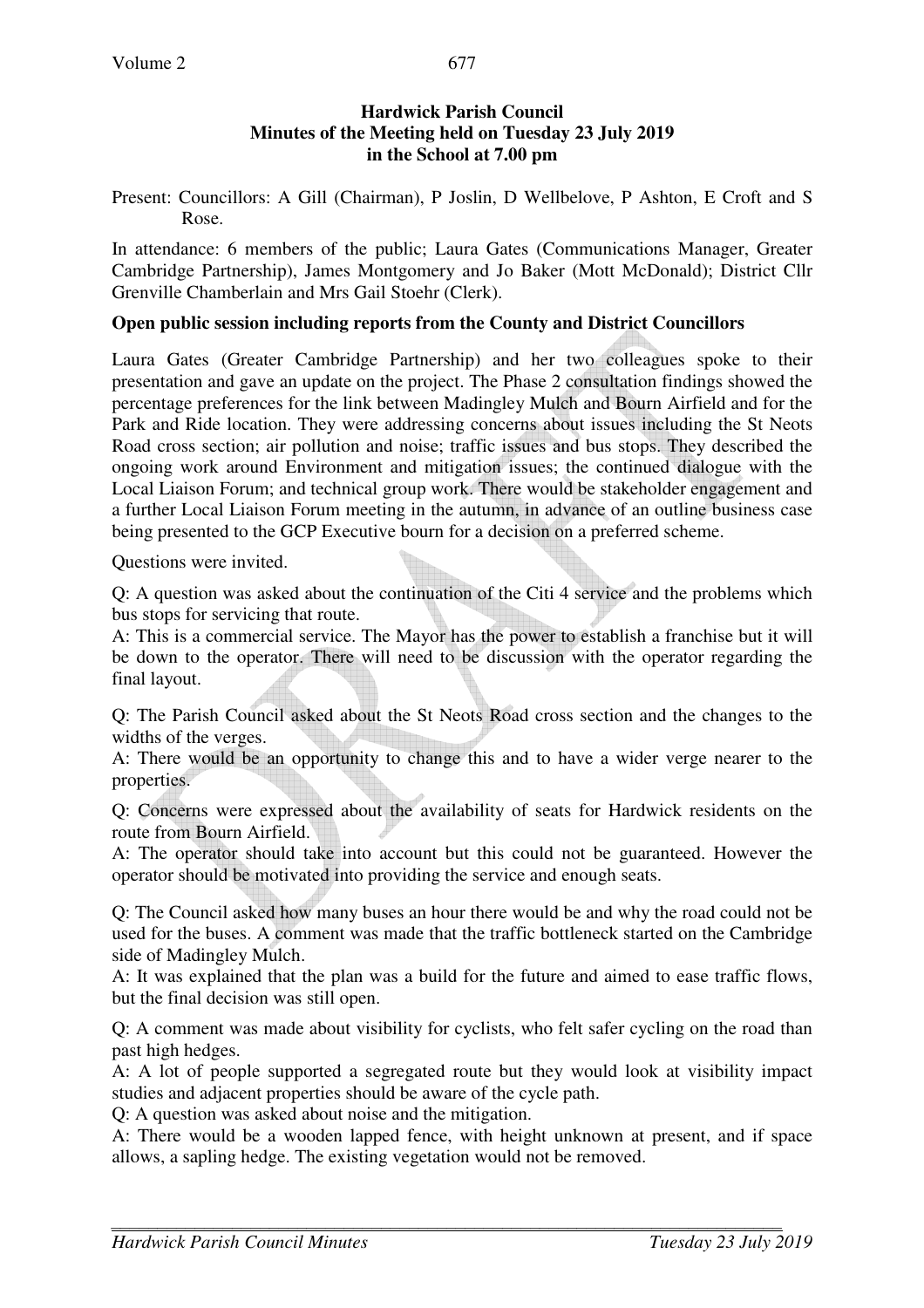Q: A comment was made that noise was not attenuated by vegetation. Concerns were expressed that the scheme did not deliver the quick win and reduce noise and pollution for residents along St Neots Road.

A: There is fencing that will mitigate noise.

The baseline surveys would start after the school holidays but modelling was based on traffic numbers.

Cllr Joslin declared an interest as a resident of St Neots Road. She raised that there was no top coat on the road by her home and asked that the GCP take this into consideration.

Q: A question was asked whether data on traffic movements along St Neots Road were available.

A: It was possible to make these available. Countryside Properties would set out a transport assessment. The GCP would be assessed on the basis that Bourn Airfield had been given planning permission and the model from CCC as a sequential process.

District Cllr Chamberlain asked that the Bourn Airfield data received be reviewed as there was concern about this.

The representatives were thanked for attending and left the meeting.

District Cllr Chamberlain reported on:

- The village being under threat from development concerns
- Parks and green spaces funding
- Cllr Chamberlain had spoken to Planning Enforcement regarding the burnt out building; the gas situation was still the same and another appointment was awaited. The owner was in discussion with the planners about flats, but it was not possible to action the S215 notice until the gas issue had been resolved. The adjacent landowner was seeking written assurances before the gas works started.
- **1. To approve apologies for absence** Cllr Giddings was not present.

### **2. Declaration of interests**

- 2.1 To receive declarations of interests from councillors on items on the agenda and details of dispensations held None at this point.
- 2.2 To receive written and grant any requests for dispensation as appropriate for items on this agenda None.

### **3. To approve the minutes of the previous meeting on 25 June 2019**

 RESOLVED that the minutes of the meeting on 25 June be approved and signed by the Chairman as a true record, after the following amendments: under open session, paragraph 2, add "through the village" after "buses;" under final paragraph and in item 4.7, change "A14" to "A428;" and under item 4.7, change "Green End" to "Portway" in paragraphs 1 and 6. (Prop AG, 2nd DW, carried with 1 abstention)

- **4. Matters arising and carried forward from the last or previous meetings for discussion/decisions**
- 4.1 (4.1 and 7.1.3) To consider tree planting in the village in the light of information from Woodland Trust

 RESOLVED, having considered information on the sizes and contents of the free tree packs, to obtain a small pack to be used on the Recreation Ground, Ellison Lane,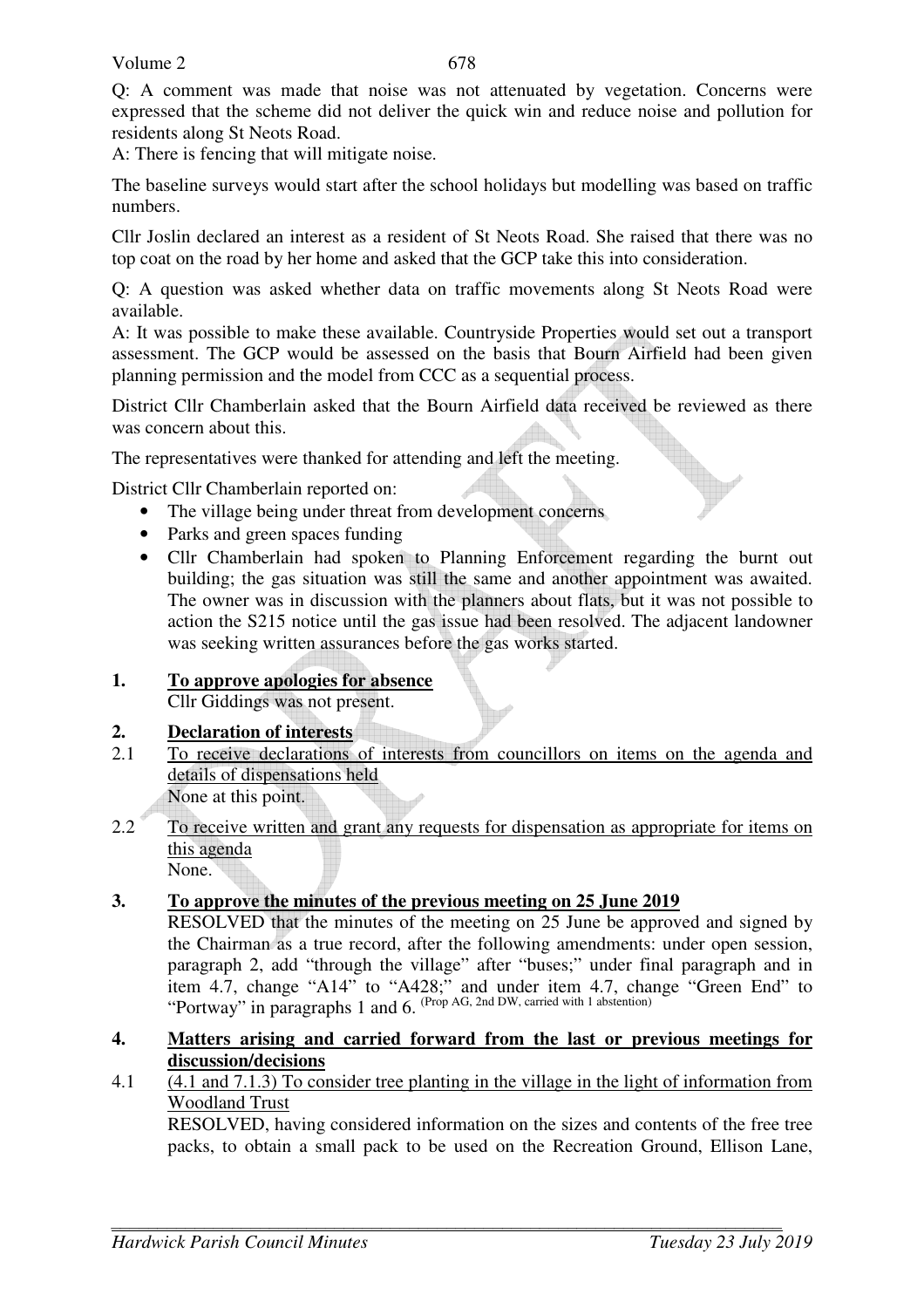Egremont Road and other areas in the village, with delivery to Cllr Gill, for planting in the spring possibly by a group of volunteers. (Prop AG, 2nd PA, unanimous)

4.2 (4.3) Formal adoption of Emergency Plan

RESOLVED, having checked with Cllr Giddings whether this is his final plan, that if not the Clerk should work with Cllr Giddings to re-draft the final plan and remove personal information, to bring it in line with other published plans(Prop AG 2nd SR unanimous) .

- 4.3 (4.8) To consider quotations for play area repairs if received RESOLVED to defer this item to the next meeting to enable a second quotation to be obtained.
- 4.4 (4.9) Village Plan to consider the next steps

RESOLVED, noting that there were many suggested actions, that Cllrs Gill and Joslin should identify Parish Council owned trees obscuring street lights and Cllr Croft should place a link on the website to enable the reporting of problems to CCC and SCDC.

RESOLVED that this will be a standing agenda item for all future meetings and that all members should consider what can be done. (Prop SR, 2nd AG, unanimous)

- 4.5 (4.9) To consider whether to undertake a Neighbourhood Plan and the next steps RESOLVED that the Clerk should provide Cllr Croft with the details of the relevant SCDC officer and the Neighbourhood Plan procedures, and that this item be deferred to the next meeting.
- 4.6 (4.10) Matting at Church play area to consider specification and costed proposal RESOLVED to note the cost of a light quality matting for occasional parking would be approximately £6000.00 plus installation, for an area of 55m x 6m, and to consider this further at the budget setting meeting.
- 4.7 (4.12) Proposal for volunteer village maintenance group RESOLVED to note the Clerk's advice on the use of volunteers. RESOLVED that Cllr Giddings should lead the volunteer maintenance group. <sup>(Prop SR,</sup> 2nd AG, unanimous)
- 4.8 (5.2) CCC Invitation to apply for Local Highways Improvement funding 2020/2021 RESOLVED that Cllr Joslin should submit a proposal for a traffic calming scheme in the village and that the Parish Council should contribute the sum of £2000.00, and that the proposal be submitted now as advised by Josh Rutherford, subject to further consideration once the PFHI survey report is received. (Prop PJ, 2nd PA, unanimous)
- 4.9 (6.1.2) SCDC Draft Bourn Airfield New Village Supplementary Planning Document including report on public meeting held on 18 July RESOLVED having considered the draft prepared by the Chairman and amended and added additional information to object to the application on the following grounds: Part one It is disappointing to note that the SPD endorses much of the outline applicaiton with

particular regard to the transport infrastructure and medical facilities.

The SPD also seems to have disregarded the recommendations from the Overview and Scrutiny Committee again on transport and medical provision.

Hardwick Parish Council held a Village meeting last week attended by about 60 residents, and again the main topic of debate was the transport infrastructure, and particularly the provision of an all ways junction onto the A428 from the Bourn Airfield development.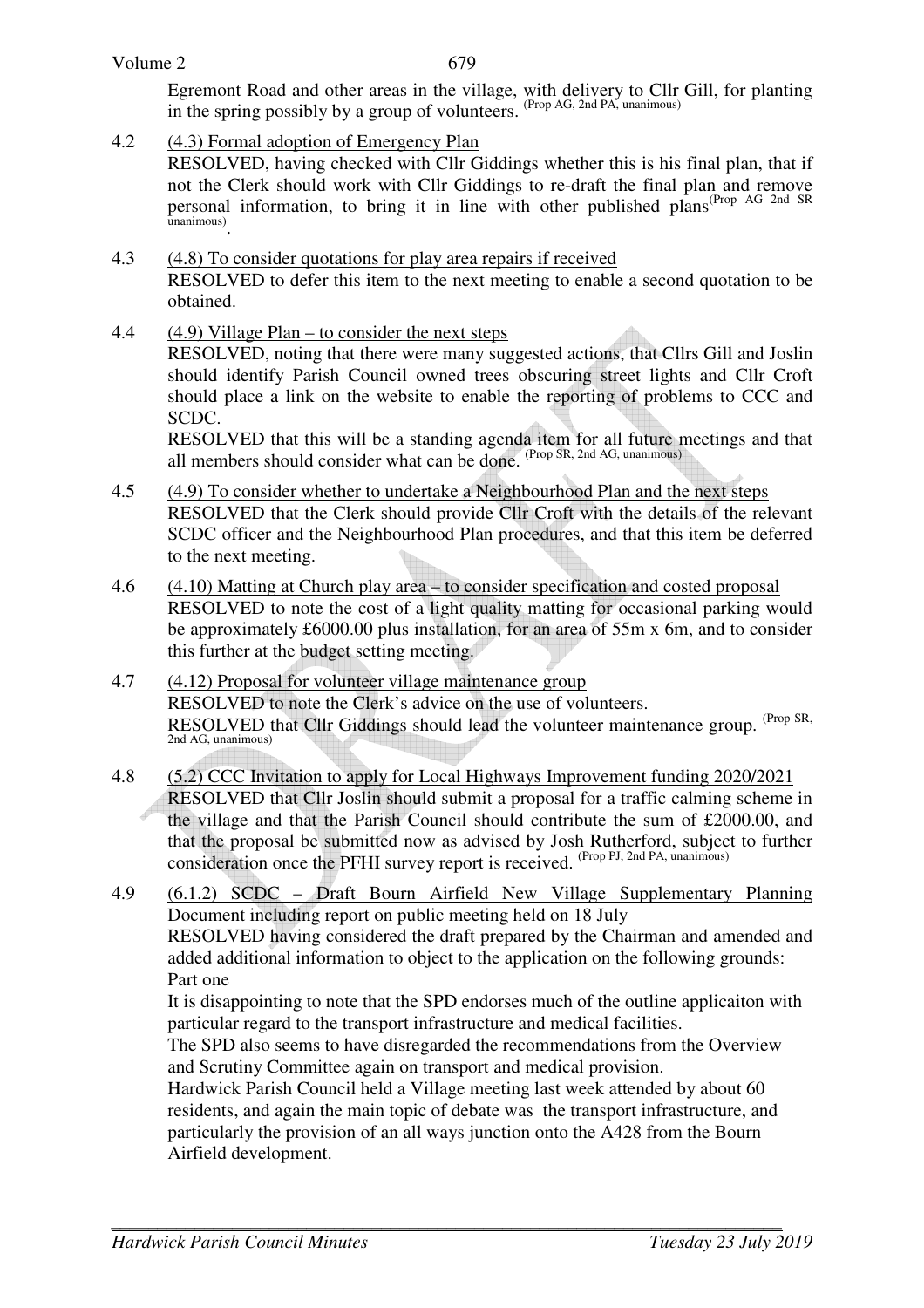The traffic movement figures provided seem to considerably under estimate the traffic movements, when compared to other surveys carried out for other developments in the area.

A no left turn at the Broadway exit/enterance, and two lanes for a short distance at the Caldecote roundabout for traffic from the east, is a poor solution for a settlement of around 3500 houses.

A proper access to the settlement needs to happen before building commences, mitigtion of the problem after this is too late. If the Broadway is kept as a country road by preventing traffic from the settlement turning left, then why is the St Neots Rd not classified the same.

It surely can't be too late for SCDC planners to lobby Highways England (HE) for a junction onto the A428, as it seems from the SPD that HE have not closed the door for any further discussions.

At a meeting with Hardwick Parish Council, the developers admitted that providing a junction onto the A428 would mean less facilities on the settlement, should this be at the surrounding villages expense and quality of life or their bottom line?

# **Part 2**

The other main topic discussed was the lack of a medical centre on the settlement and the possible reliance on Cambourne to provide the facilities; this makes no sense at it would mean car owners would have to drive there, and residents without transport would have t walk to the north side of the site to get public transport to Cambourne.

We thought the idea was to get people out of their cars, but this would just increase traffic movements throughout the day.

Although some residents objected to the use of traffic calming because of possible queues, and more pollution, and difficulty getting in and out of drives and onto junctions, it is part of the developers plan to mitigate problems if they arrive.

This particularly concerns rat runs through the surrounding villages and these will be monitored and traffic calming considered.

If there is no agreement on a junction on to the A428, then there should be a traffic management/ restriction on the A1303 from Bourn Broadway to the Madingley Mulch roundabout.

The developers need to make sure traffic is monitored, and a base line established before development so comparisons can be accurately made.

### **Part 3**

The position of the Village Centre needs addressing, as at the moment being in the NW corner it is nearer Cambourne and will be difficult to reach by walking from the south of the development.

A better position would be to put as near as possible to the actual centre, so shops etc could be more easily reached by everyone and improve their quality of life.

Cllr Rose left the meeting at 9.10 pm and returned at 9.13 pm.

#### 4.10 (5.3) CCC street lighting energy – to consider arrangements and further information if received

RESOLVED to delegate to the Clerk and Chairman together to accept a quotation and to note the involvement of Utility Aid which were assisting in gathering the required quotes and certificates.<sup>(Prop AG 2nd PJ unanimous)</sup>

Cllr Ashton left the meeting at 9.15 pm.

#### 4.11 (7.3) Speedwatch signage – to consider quotation and how this is to be funded

RESOLVED that Cllr Joslin should submit an application for three signs to be erected at the entrances to the village at a cost of £88.00 each. Cllr Joslin will provide the required photos (Prop PJ, 2nd AG, unanimous)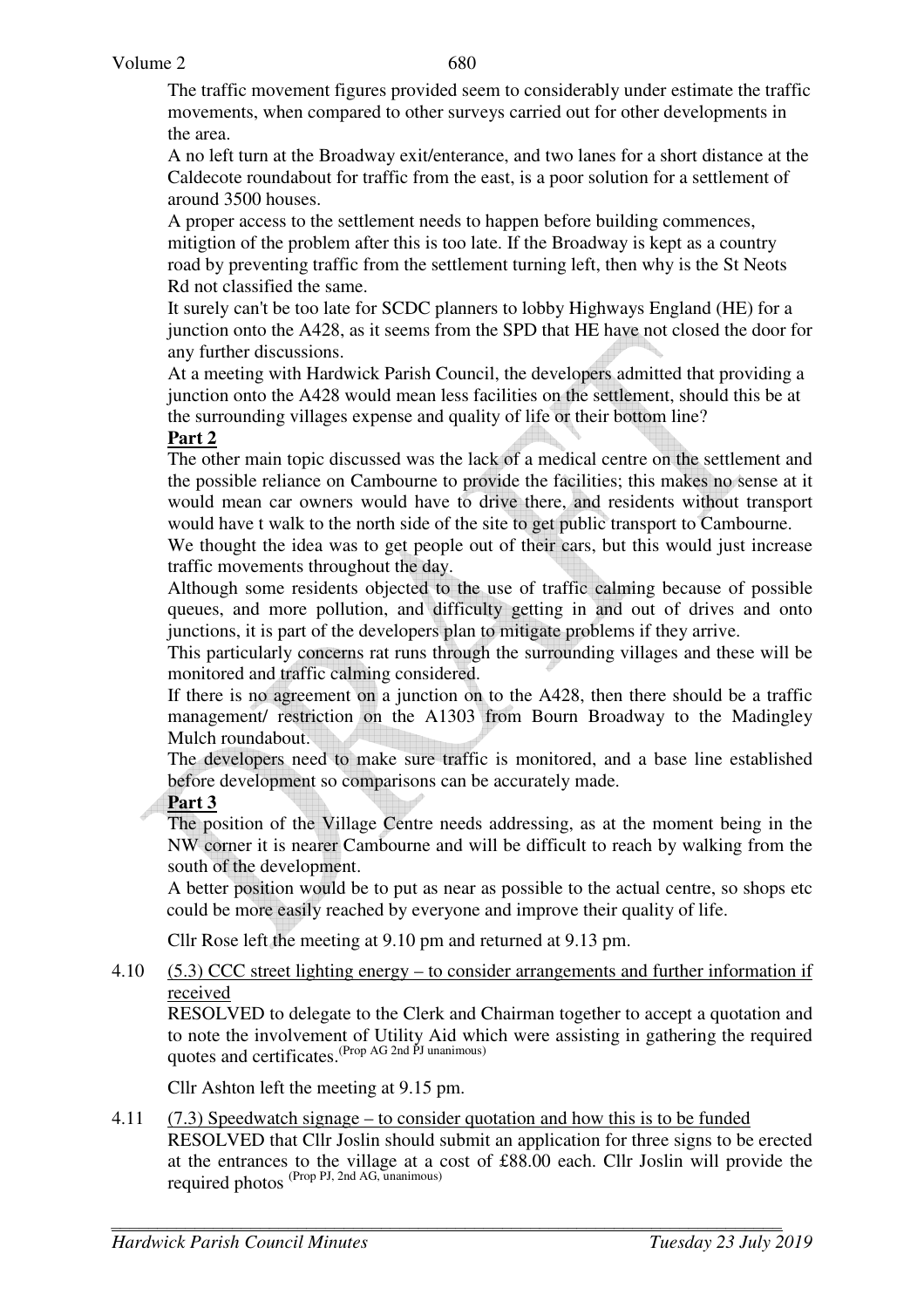4.12 (7.3) Speedwatch – to consider suggestion for security marking RESOLVED not to proceed with security marking. (Prop AG, 2nd EC, unanimous)

Cllr Ashton rejoined the meeting at 9.20 pm.

### **5. Correspondence/communications received**

5.1 Combined Authority – Consultation on Cambridgeshire & Peterborough Combined Authority Local Transport Plan

RESOLVED that members may submit their own comments should they so wish.

- 5.2 SCDC guidance on responses for tree works applications Noted.
- 5.3 Greater Cambridgeshire Partnership Cambourne to Cambridge Project RESOLVED that there is nothing further to add.

 At 9.27 pm, on a proposition by the Chairman, the meeting was briefly adjourned to enable a resident to ask the Parish Council to cut back brambles on hte open space in Laxton Ave.

 On a proposition by the Chairman, the order of business was varied to take item 8.2 next.

8.2 To receive play area and skate park inspection reports and consider if any work is required

 RESOLVED to accept the quotation from RH Landscapes for the sum of £250.00 to cut, clear and treat brambles and bindweed in the Laxton Way public open space. <sup>(Prop</sup>) AG, 2nd PJ, unanimous)

### **6. Planning Applications and Decision notices and tree works applications**

- 6.1 Planning applications received since the last meeting At 9.27 pm the meeting was adjourned to allow the applicant to speak.
- 6.1.1 S/2151/19/FL 119 Bramley Way Erection of open porch to front of dwelling RESOLVED to support the application. (Prop AG, 2nd PJ, unanimous)
- 6.1.2 S/2107/19/VC Agricultural field west of Grace Crescent Variation of condition 2 (Site layout) of planning permission S/1694/16/OL RESOLVED to support the application. (Prop AG, 2nd PJ, unanimous)
- 6.1.3 S/2217/19/VC 27 St Neots Road Variation of condition 14 (First floor windows) of planning application S/1128/14/FL – Replacement dwelling with double garage RESOLVED to object to the application on the grounds that the applicant should comply with Condition 14 of planning application S/1128/14/FL which required frosted glass. (Prop AG, 2nd PJ, unanimous)
- 6.1.4 S/2149/19/FL 52 Limes Road First floor front and rear extension and single storey rear extension RESOLVED to support the application. (Prop AG, 2nd PJ, unanimous)
- 6.1.5 S/2058/19/FL Rear of 181 St Neots Road Two new dwellings with ancillary works to the site including hard/soft landscaping and the parking spaces RESOLVED to make no recommendation. (Prop SR, 2nd PJ, unanimous)
- 6.2 SCDC Decision Notices
- 6.2.1 S/1645/19/VC Agricultural field west of Grace Crescent Variation of condition 2 (Materials) of planning permission S/4551/17/RM – Permission granted.
- 6.2.2 S/1644/19/NM Agricultural field west of Grace Crescent Non-material amendment of planning permission S/4551/17/RM – Permission granted.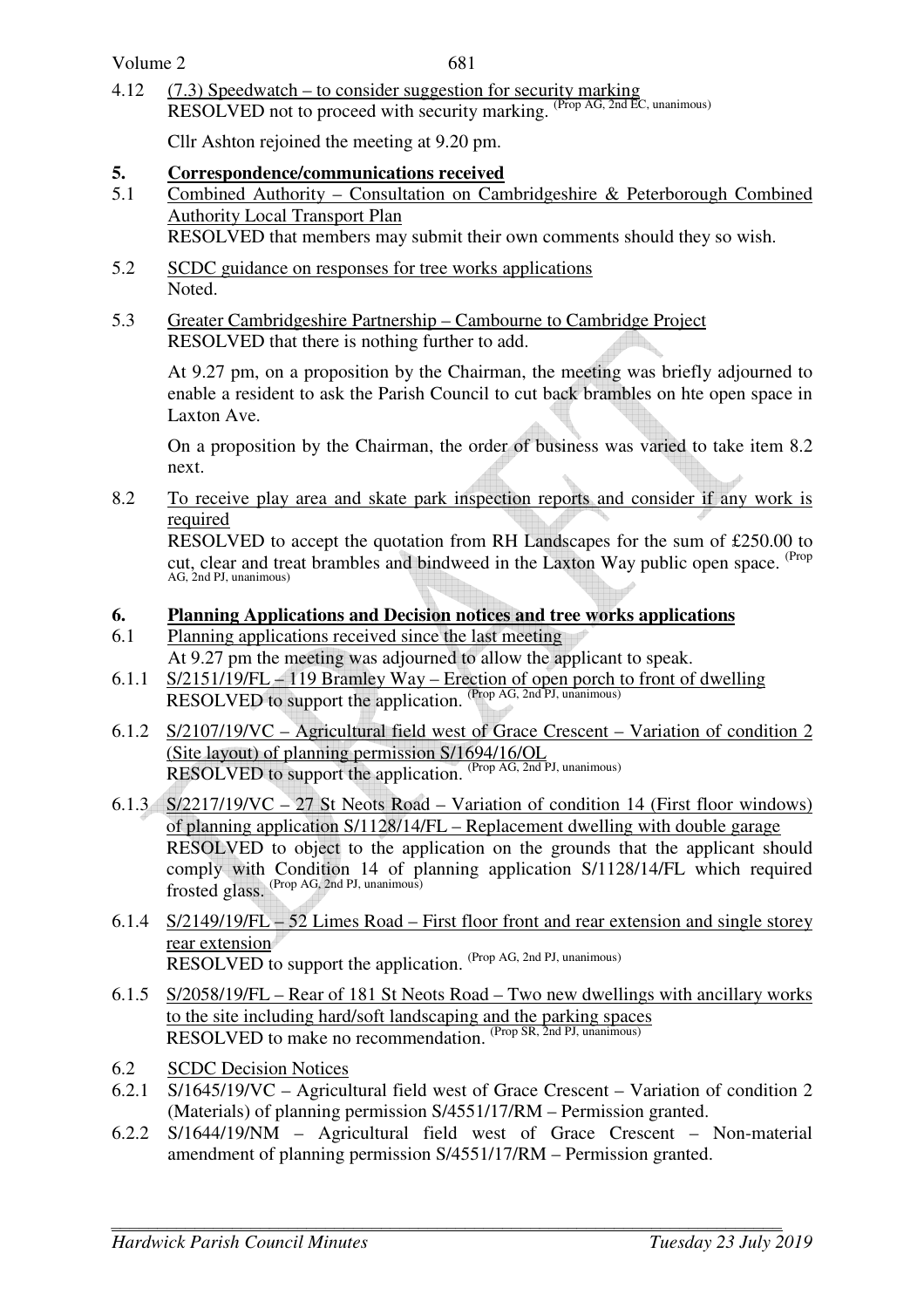Volume 2

- 6.2.3 S/1498/19/OL 31 Cambridge Road Outline planning permission with some matters reserved except for scale for a proposed erection of single storey bungalow – Withdrawn.
- 6.2.4 S/1482/19/FL 17 Lambourn Road Proposed single storey front and rear extensions linked by a section of raised roof – Permission granted.
- 6.3 Tree Works Applications None.

## **7. Members reports and items for information only**

- 7.1 New Housing Developments and Planning Obligations Cllr Rose's previously circulated written report was noted. Hardwick Community Centre Working Group is only considering a delay or phasing, not a bridging loan. On a proposition by the Chairman, it was agreed to vary the order of business.
- 7.1.3 Proposal that a planning application is submitted for the complete Community Centre and the Parish Council to agree the cost of the application and its submission RESOLVED to note that the Planning submission will be in approximately 9-12 months' time based on the plans already seen, costing approximately £880,000 which is 10% more than previously thought. There is a shortfall of £68,000 on a budget of £1.1m. The S106 monies will be £1,032,000.

RESOLVED that the Parish Council agrees to the Working Group submitting a planning application in approximately 9-12 months time based on the plans already seen based on a budget of £1.1m without any commitment on the Parish Council at this time on if or how any shortfall in funding might be met. (Prop AG, 2nd DW, carried with 2 abstentions)

7.1.1 Proposal that the Council considers how it may make decisions more frequently on the Community Centre

RESOLVED to delegate to the Clerk, Cllr Rose and the Chairman together to spend up to £20,000 for any reports, surveys, etc, required to take the project up to Stage 1 planning application. (Prop AG, 2nd DW, carried with 1 abstention)

7.1.4 Proposal that the Parish Council appoints CJ Surveys to undertake a topographical survey RESOLVED to note that the Clerk, Chairman and Cllr Rose would use their delegated

power to contract CJ Surveys to undertake the topographical survey at a cost of £995.00 plus VAT using the previously delegated budget.

- 7.1.2 Proposal for the appointment of the VAT advisor RESOLVED that this be delegated to the Clerk, Cllr Rose and the Chairman together using the previously delegated budget. (Prop AG, 2nd PJ, unanimous)
- 7.2 Speedwatch No report.

### **8. Finance, procedure and risk assessment**

8.1 To consider any quotes for urgent work required because of risk and Clerk's use of delegated powers

RESOLVED to note that the Clerk had used her delegated powers to contract RH Landscapes on the grounds of health and safety to carry out a crown lift of trees on the open spaces ordered so that the grass cutting operatives may cut the grass safely, at a  $\cot 6f$  £425.00 + VAT.

8.2 To receive play areas and skate park inspection reports continued The play inspection reports were received.